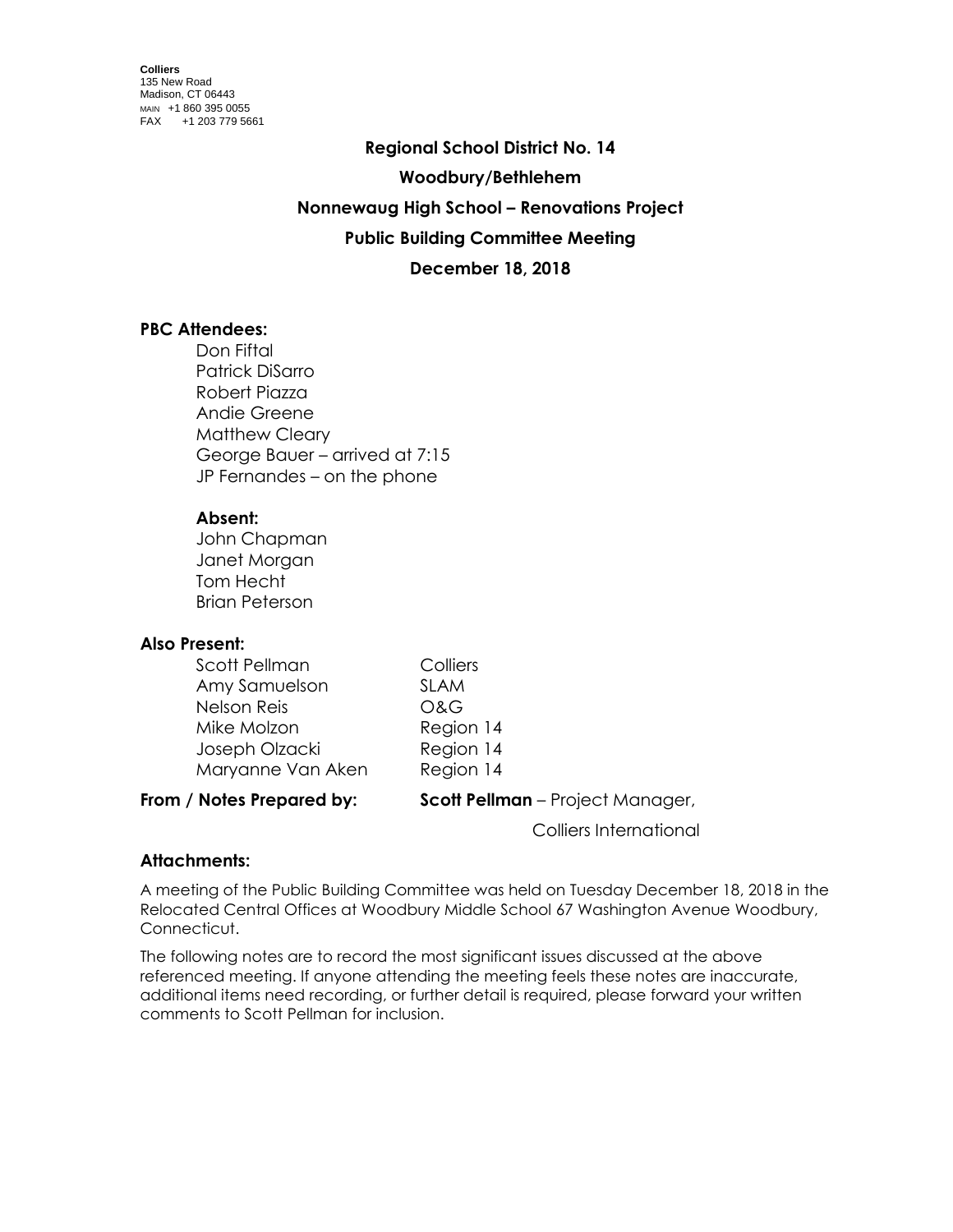1. Call to Order – The meeting was called to order at 6:35pm.

#### 2. Finance Report –

- **a.** Scott Pellman presented the updated cash flow analysis and contingency status report. The project has expended \$396,872 in contingency and there are pending issues or Owner improvements that total an additional \$973,569. Wayne McAlister was unavailable this evening but had a recent conversation with the State, the reimbursement payment is anticipated by December 20<sup>th</sup>. An updated cash flow was provided along with a current contingency status report.
- 3. OPM Report Scott Pellman reported on the following:
	- **a.** Project Update Phase 2 –

**Project update** – The project team, O&G, SLAM, Colliers and the administration continue to meet every other week at the OAC meetings which occur at 8:00am on Thursday mornings. The Construction team and Colliers continues to Work with the administration planning the next phase moves at the end of January after the midterm exams.

**Retaining wall fall protection –** A sketch was reviewed that showed the retaining wall adjacent to the ramp that accesses the athletic fields and a proposed addition of plantings to create a barrier. The top of the wall is protected by a wood guide rail and the design team believes the current condition meets code for fall protection. There is a concern that students could jump the guide rail and potentially fall from the top of the retaining wall. The sketch showed an area where additional planting is proposed and once fully grown would create an additional barrier for safety.

Andie Green noted that shrubs are an adequate barrier, Amy Samuelson noted that people have cut down the hill in the past**.** The worst drop is 9'0" Don Fiftal noted that children might walk on the top of the wall and did not know if the addition of signage would benefit. Andie noted that it would not hurt to price out some shrubs. The design team will create a proposal request for pricing.

**Additional Power to the Athletic Fields** – Colliers and SLAM met with the athletic director to review the current and proposed power to be installed around the athletic fields. A sketch was provided to the committee with locations highlighted in yellow where power is currently proposed as part of the project along with locations highlighted in green which are additional requests.

Amy Samuelson noted that Jeff Lamothe from SLAM has sent a sketch to O&G for pricing the additional field power, there were some changes to the document presented to the committee which was a result of the coordination meeting with the athletic director. The design team was directed by the committee to coordinate the additional power requests with O&G for pricing.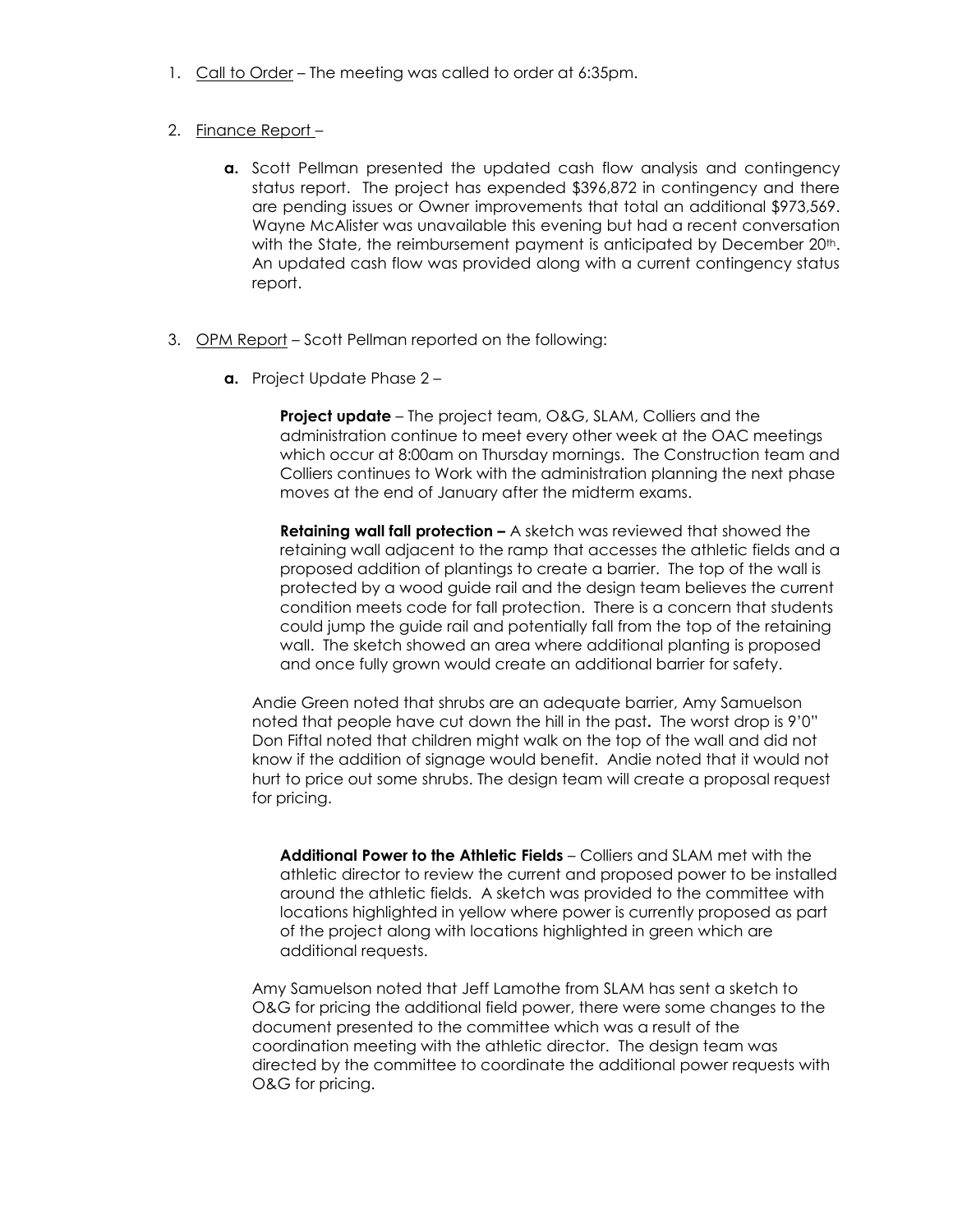**Additional Science Equipment** – SLAM and Colliers met with Chris York from the science department. The meeting generated a list of additional science equipment that was not included in the FF&E package but is needed for instruction in the new science classrooms. This list was provided to the committee for consideration. The committee directed SLAM to coordinate a formal bid and procurement of the additional equipment.

Robert Piazza asked what the bid savings were in the FF&E buy out. Scott Pellman noted that there was approximately 270 thousand in buy out savings from FF&E. All but 100 thousand has been released back into contingency. Don Fiftal supported the need. The design team will get pricing.

**Furniture donations** - Colliers has received a proposal from IRN-The Reuse Network for recycling of the existing phase 4 furniture that is still serviceable but will not be used in the renovated areas of the school. The proposal for the next phase of the furniture donations totals \$5,417 compared to the assumed dumpster costs to discard the furniture of \$5,939. It was noted that this is a similar proposal and approach that was used in the previous phase. The project will receive high performance building credit for recycling the serviceable furniture which is re-purposed for depressed areas and 3rd world countries.

**b.** Future Field change orders -

A response from the State of CT was reviewed that commented on the methodology to award the Add alternates that are 90 days past the bid date when the contractor is requesting additional compensation. If the revised bids are still below the original bid of the second lowest bidder they can be awarded without re-bidding. When the revised Alternative bids for the track re-surfacing and two additional tennis courts are added to Richards Corp base bid, they are still the lowest bidder by a considerable margin.

O&G has coordinated two updated PCO's incorporating the revised pricing.

PCO 088 – Revised Track Re-surfacing - \$1,415,710 (reduced \$5,000)

PCO-089 – Two Additional Tennis Courts - \$296,961 (reduced \$2,000)

Nelson reis stated that PCO's 088 and 089 can be reviewed at the next meeting.

**c.** Additional PCO reviews –

The following PCO's have been reviewed by Colliers and SLAM and are being recommended for payment. A number of the PCO's reflect hourly tickets so it is important to get them approved promptly so they can be submitted to the State.

PCO – 081 – Cost to add a practice backboard at the tennis courts - \$6,709.

Nelson Reis stated that this PCO is for a manufactured item, it's not schedules critical and should not cost more money next month. Patrick DiSarro asked about the size, it was confirmed that its board is 10' x 16', Amy Samuelson noted that the athletic director reviewed the cut sheet as was satisfied.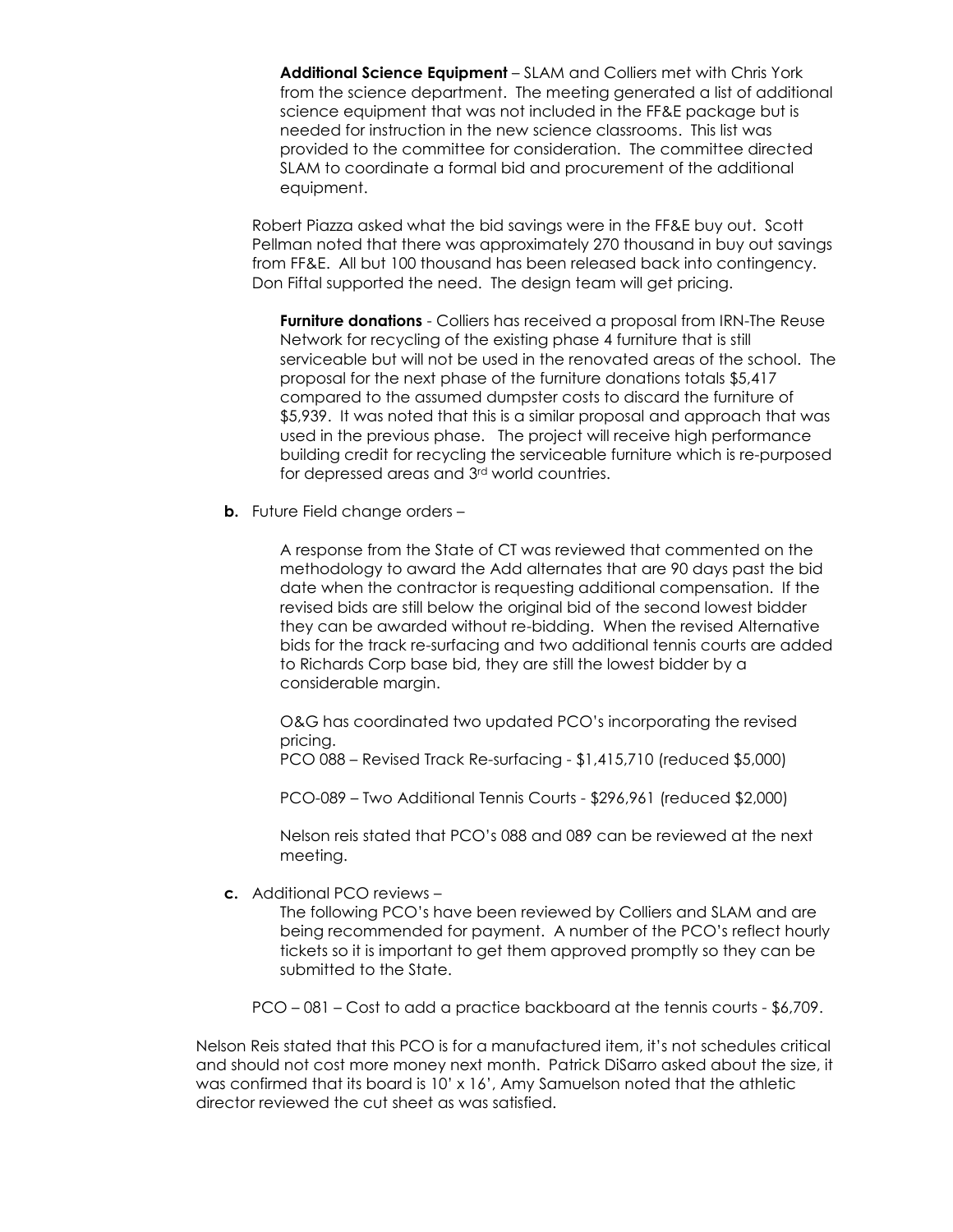PCO- 082 – Factory overtime for wood metals industries to expedite the science casework. - \$30,240 to be applied to the CM contingency

Nelson Reis stated that there was an effort to limit the trench covers in the science rooms which involved relocating mechanical piping behind the casework reducing their available depth. This change was reviewed and accepted by Chris York prior to the casework being released for fabrication. The factory notified O&G after the casework was released that the delivery schedule was now impacted by their annual shut down period around the holidays and that they would incur overtime costs to fabricate and deliver the casework to support the schedule. The casework contractor just delivered the first set of materials. O&G did include money to accelerate material deliveries when needed. The increase from wood metal was reduced from \$40,000 to \$30,000. The PCO would be a zero-cost change to the owner's contingency. This will be applied to an allowance that has additional money remaining. This happened around thanksgiving and O&G has asked for back up with payrolls to make sure that the fabricator only charges for the premium portion of time.

PCO- 087 – Cost to build out temporary faculty dinning along with temporary wall construction - \$26,346 to be applied to the CM contingency.

Nelson reis noted that the change was mostly for the temporary faculty dinning and for culinary to add a chase for field coordination. All of the drywall tickets were combined. Re-phasing the job required creating a temporary faculty dining room. This will be a zero-cost change to the owner's side and will be applied to the CM contingency. The change order reflects actual cost and was done on tickets.

**Matthew Cleary made a motion that the public building committee approve IRN's charitable reuse program proposal dated December 18, 2018 for a total of \$5,417 - Seconded by Andie Greene – Discussions George Bauer asked for a quick summary of the proposal. Scott Pellman noted that this is a similar donation process that was used for phase 2 where the furniture is donated in place of discarded and the owner pays for shipping contains in place of dumpsters which results in a minor cost savings along with gaining LEED points for recycling. - All in favor - Unanimous**

**Matthew Cleary made a motion that the public building committee approve PCO – 081 dated 11/19/2018 for a total of \$6,709 for the addition of a practice backboard at the tennis courts. - Seconded by Andie Greene – Discussions – None - All in favor - Unanimous**

**Matthew Cleary made a motion that the public building committee approve PCO – 082 dated 12/7/2018 for a total of \$30,240 to be applied to the CM contingency as a zero-cost change to the project for expediting the science casework. - Seconded by Andie Greene – Discussions – None - All in favor - Unanimous**

**Matthew Cleary made a motion that the public building committee approve PCO – 087 dated 12/10/2018 for a total of \$26,364 to be applied to the CM contingency as a zero-cost change to the project for temporary faculty dining and partitions. - Seconded by Andie Greene – Discussions George Bauer asked about CM contingency status which will be provided in the O&G report. Nelson stated that the contingency status is approximately 1.36 million. – Discussions - None - All in favor - Unanimous**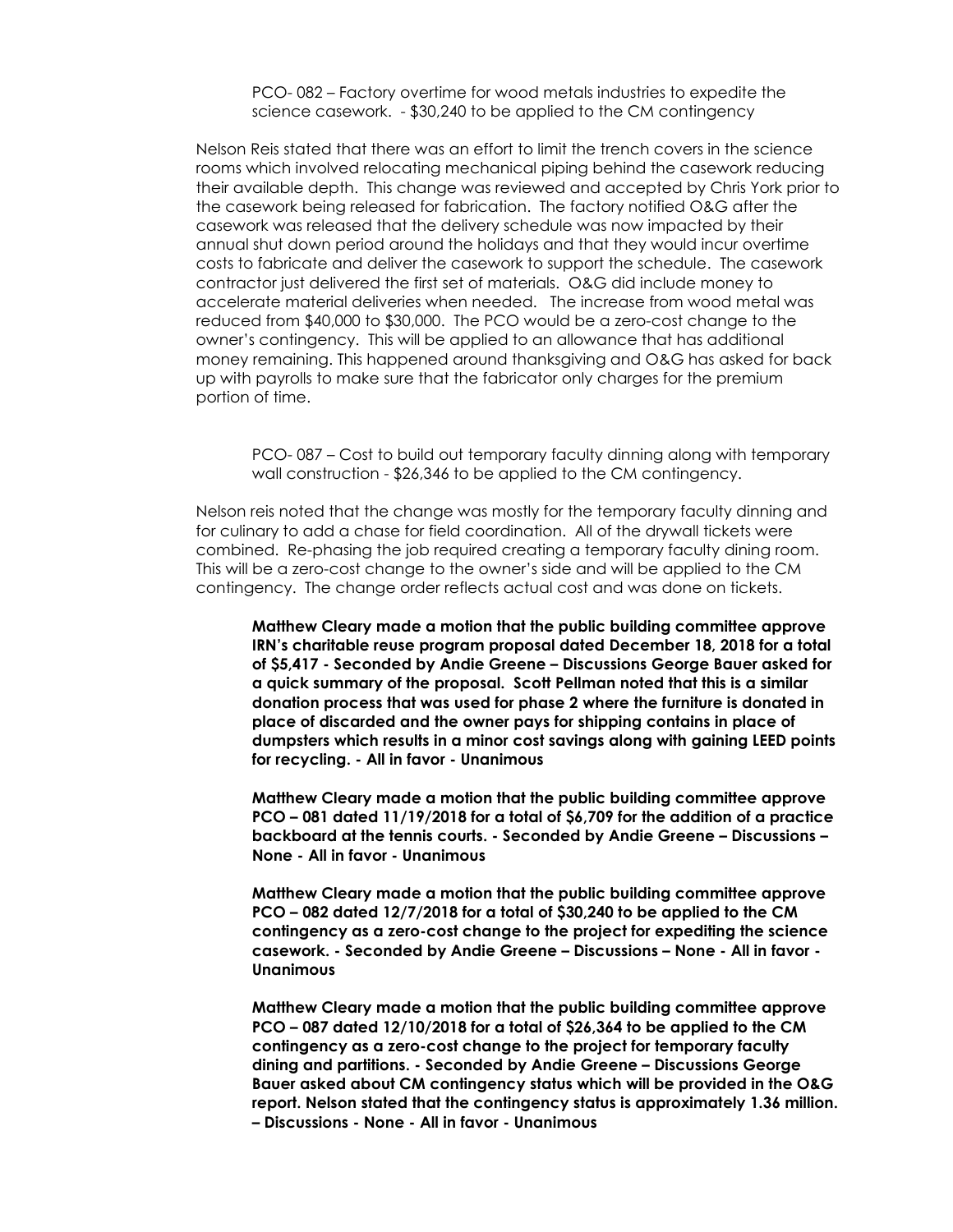Amy will ask the athletic director if the single practice backboard is sufficient regardless of the number of courts.

- 4. Architects progress update Amy Samuelson
	- **a.** Jeff Lamothe the SLAM field representative and Amy Samuelson continue to coordinate with O&G, they have been performing phase 3 oversight of the project. With the exception of a floor tile pattern that was installed 90 degrees from the intended design things are moving smoothly.
- 5. Construction Manager Update Nelson Reis Project Manager
	- **a. Phase 2 –** Nelson provided his monthly report that was included in the project packet. Phase 3 is 80% complete and will be turned over at the end of January, some work has commenced for phase 4, site work is at 60%. Pending revision are reviewed between Colliers and O&G and the team reconciles the projected changes on a weekly basis.

Nelson reviewed the summary of work for the application period. Richards has recommended replacing the existing drywell structures with smaller structures that the design team is reviewing. The project is 50% complete. the frost has not settled into the ground so site work has been able to continue, the permanent flag has been installed.

**Matthew Cleary made a motion that the public building committee approve the O&G Pay Application No 16 for the period from November 1 to November 30, 2018 in the amount of \$1,671,515 Seconded by Andie Greene – Discussions - none - All in favor – Unanimous** 

6. Other Business

Andie Greene noted that Henry Hart passed away a few weeks ago and he was presented the Nonnewaug newsletter from 1970 depicting" Constitution HS progresses" Andie has the newsletter for committee members to review.

JP Fernandes requested a walkthrough of the project, Nelson recommended the first week of January, Colliers will send out a schedule.

7. Public Comment

John Eren from Classic Turf – came in front of the board to discuss the re-surfacing or the track – His company is currently contracted with Richards Corp for doing the track resurfacing. When reviewing the last meeting minutes he noted that the post tensioned track was brought up in conversations. Mr Eren feels that the revised re-surfacing option is not the best, the track surface is not in bad shape and is not delaminating and he does not believe that milling and re-paving will solve any issues. Mr Eren does not feel that the option to mill and re-pave is the best option and that surface blemishes should be repaired and the surface re- sprayed noting that you might gain a year or two by milling and re-paving over re-spraying. Your investing in an expensive product and you are not protecting it with the best base. If a post tensioned concrete base was installed you will get a 20-year warranty and he was not sure what you